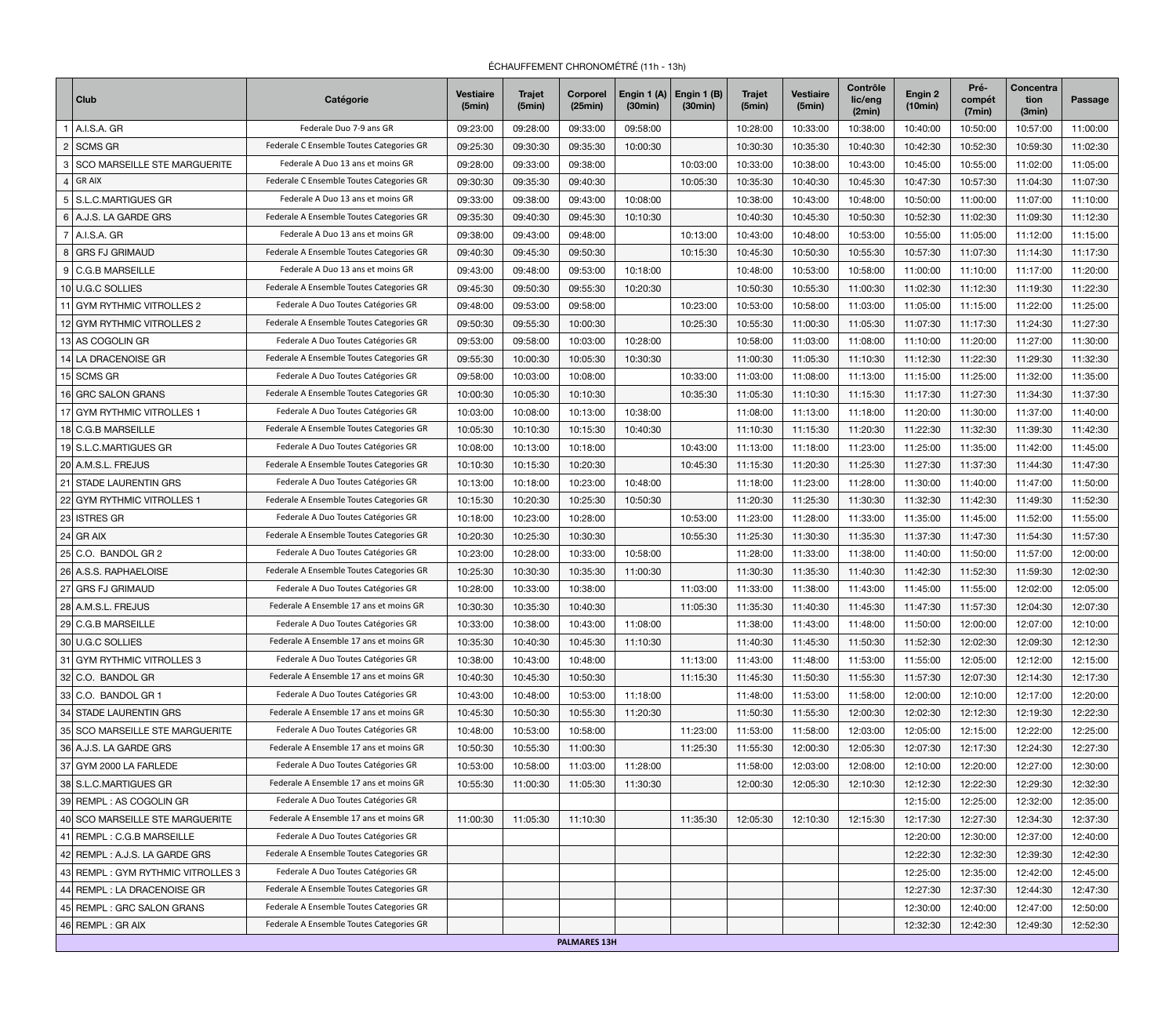ÉCHAUFFEMENT CHRONOMÉTRÉ (14h20 - 15h40)

|   | <b>Club</b>                     | <b>Catégorie</b>                         | <b>Vestiaire</b><br>(5min) | <b>Trajet</b><br>(5min) | <b>Corporel</b><br>(25min) | Engin 1 (A) $ $ Engin 1 (B)<br>(30min) | (30min)  | <b>Trajet</b><br>(5min) | <b>Vestiaire</b><br>(5min) | <b>Contrôle</b><br>lic/eng<br>(2min) | Engin 2<br>(10min) | Pré-<br>compét<br>(7min) | <b>Concentra</b><br>tion<br>(3min) | <b>Passage</b> |
|---|---------------------------------|------------------------------------------|----------------------------|-------------------------|----------------------------|----------------------------------------|----------|-------------------------|----------------------------|--------------------------------------|--------------------|--------------------------|------------------------------------|----------------|
|   | <b>MONACO GR2</b>               | Federale Ensemble 7-9 ans GR             | 12:43:00                   | 12:48:00                | 12:53:00                   | 13:18:00                               |          | 13:48:00                | 13:53:00                   | 13:58:00                             | 14:00:00           | 14:10:00                 | 14:17:00                           | 14:20:00       |
|   | <b>STADE LAURENTIN GRS</b>      | Federale B Ensemble 13 ans et moins GR   | 12:45:00                   | 12:50:00                | 12:55:00                   |                                        | 13:20:00 | 13:50:00                | 13:55:00                   | 14:00:00                             | 14:02:00           | 14:12:00                 | 14:19:00                           | 14:22:00       |
| 3 | SPCOC GR                        | Federale Ensemble 7-9 ans GR             | 12:47:00                   | 12:52:00                | 12:57:00                   | 13:22:00                               |          | 13:52:00                | 13:57:00                   | 14:02:00                             | 14:04:00           | 14:14:00                 | 14:21:00                           | 14:24:00       |
|   | $4$   A.I.S.A. GR               | Federale B Ensemble 13 ans et moins GR   | 12:49:00                   | 12:54:00                | 12:59:00                   |                                        | 13:24:00 | 13:54:00                | 13:59:00                   | 14:04:00                             | 14:06:00           | 14:16:00                 | 14:23:00                           | 14:26:00       |
|   | GYM RYTHMIC VITROLLES           | Federale Ensemble 7-9 ans GR             | 12:51:00                   | 12:56:00                | 13:01:00                   | 13:26:00                               |          | 13:56:00                | 14:01:00                   | 14:06:00                             | 14:08:00           | 14:18:00                 | 14:25:00                           | 14:28:00       |
|   | 6 U.G.C SOLLIES                 | Federale B Ensemble 13 ans et moins GR   | 12:53:00                   | 12:58:00                | 13:03:00                   |                                        | 13:28:00 | 13:58:00                | 14:03:00                   | 14:08:00                             | 14:10:00           | 14:20:00                 | 14:27:00                           | 14:30:00       |
|   | <b>C.G.B MARSEILLE</b>          | Federale Ensemble 7-9 ans GR             | 12:55:00                   | 13:00:00                | 13:05:00                   | 13:30:00                               |          | 14:00:00                | 14:05:00                   | 14:10:00                             | 14:12:00           | 14:22:00                 | 14:29:00                           | 14:32:00       |
|   | 8   SCMS GR                     | Federale B Ensemble 13 ans et moins GR   | 12:57:00                   | 13:02:00                | 13:07:00                   |                                        | 13:32:00 | 14:02:00                | 14:07:00                   | 14:12:00                             | 14:14:00           | 14:24:00                 | 14:31:00                           | 14:34:00       |
|   | 9 S.L.C.MARTIGUES GR            | Federale Ensemble 7-9 ans GR             | 12:59:00                   | 13:04:00                | 13:09:00                   | 13:34:00                               |          | 14:04:00                | 14:09:00                   | 14:14:00                             | 14:16:00           | 14:26:00                 | 14:33:00                           | 14:36:00       |
|   | 10 GYM RYTHMIC VITROLLES        | Federale B Ensemble 13 ans et moins GR   | 13:01:00                   | 13:06:00                | 13:11:00                   |                                        | 13:36:00 | 14:06:00                | 14:11:00                   | 14:16:00                             | 14:18:00           | 14:28:00                 | 14:35:00                           | 14:38:00       |
|   | 11 MONACO GR 1                  | Federale Ensemble 7-9 ans GR             | 13:03:00                   | 13:08:00                | 13:13:00                   | 13:38:00                               |          | 14:08:00                | 14:13:00                   | 14:18:00                             | 14:20:00           | 14:30:00                 | 14:37:00                           | 14:40:00       |
|   | $12$ S.M.U.C                    | Federale B Ensemble 13 ans et moins GR   | 13:05:00                   | 13:10:00                | 13:15:00                   |                                        | 13:40:00 | 14:10:00                | 14:15:00                   | 14:20:00                             | 14:22:00           | 14:32:00                 | 14:39:00                           | 14:42:00       |
|   | <b>13 STADE LAURENTIN GRS</b>   | Federale Ensemble 7-9 ans GR             | 13:07:00                   | 13:12:00                | 13:17:00                   | 13:42:00                               |          | 14:12:00                | 14:17:00                   | 14:22:00                             | 14:24:00           | 14:34:00                 | 14:41:00                           | 14:44:00       |
|   | 14 ASDA GR 2                    | Federale B Ensemble 15 ans et moins GR   | 13:09:00                   | 13:14:00                | 13:19:00                   |                                        | 13:44:00 | 14:14:00                | 14:19:00                   | 14:24:00                             | 14:26:00           | 14:36:00                 | 14:43:00                           | 14:46:00       |
|   | $15$ GR AIX                     | Federale B Ensemble 10-11 ans GR         | 13:11:00                   | 13:16:00                | 13:21:00                   | 13:46:00                               |          | 14:16:00                | 14:21:00                   | 14:26:00                             | 14:28:00           | 14:38:00                 | 14:45:00                           | 14:48:00       |
|   | 16 ISTRES GR                    | Federale B Ensemble 15 ans et moins GR   | 13:13:00                   | 13:18:00                | 13:23:00                   |                                        | 13:48:00 | 14:18:00                | 14:23:00                   | 14:28:00                             | 14:30:00           | 14:40:00                 | 14:47:00                           | 14:50:00       |
|   | 17 GYM RYTHMIC VITROLLES        | Federale B Ensemble 10-11 ans GR         | 13:15:00                   | 13:20:00                | 13:25:00                   | 13:50:00                               |          | 14:20:00                | 14:25:00                   | 14:30:00                             | 14:32:00           | 14:42:00                 | 14:49:00                           | 14:52:00       |
|   | 18 $\vert$ S.M.U.C              | Federale B Ensemble 15 ans et moins GR   | 13:17:00                   | 13:22:00                | 13:27:00                   |                                        | 13:52:00 | 14:22:00                | 14:27:00                   | 14:32:00                             | 14:34:00           | 14:44:00                 | 14:51:00                           | 14:54:00       |
|   | 19 ISTRES GR                    | Federale B Ensemble 10-11 ans GR         | 13:19:00                   | 13:24:00                | 13:29:00                   | 13:54:00                               |          | 14:24:00                | 14:29:00                   | 14:34:00                             | 14:36:00           | 14:46:00                 | 14:53:00                           | 14:56:00       |
|   | 20 MONACO GR                    | Federale B Ensemble 15 ans et moins GR   | 13:21:00                   | 13:26:00                | 13:31:00                   |                                        | 13:56:00 | 14:26:00                | 14:31:00                   | 14:36:00                             | 14:38:00           | 14:48:00                 | 14:55:00                           | 14:58:00       |
|   | $21$ C.O. BANDOL GR             | Federale B Ensemble 10-11 ans GR         | 13:23:00                   | 13:28:00                | 13:33:00                   | 13:58:00                               |          | 14:28:00                | 14:33:00                   | 14:38:00                             | 14:40:00           | 14:50:00                 | 14:57:00                           | 15:00:00       |
|   | 22 A.S.S. RAPHAELOISE 2         | Federale B Ensemble 15 ans et moins GR   | 13:25:00                   | 13:30:00                | 13:35:00                   |                                        | 14:00:00 | 14:30:00                | 14:35:00                   | 14:40:00                             | 14:42:00           | 14:52:00                 | 14:59:00                           | 15:02:00       |
|   | 23 A.J.S. LA GARDE GRS          | Federale B Ensemble 10-11 ans GR         | 13:27:00                   | 13:32:00                | 13:37:00                   | 14:02:00                               |          | 14:32:00                | 14:37:00                   | 14:42:00                             | 14:44:00           | 14:54:00                 | 15:01:00                           | 15:04:00       |
|   | $24$ SCMS GR                    | Federale B Ensemble 15 ans et moins GR   | 13:29:00                   | 13:34:00                | 13:39:00                   |                                        | 14:04:00 | 14:34:00                | 14:39:00                   | 14:44:00                             | 14:46:00           | 14:56:00                 | 15:03:00                           | 15:06:00       |
|   | 25 C.G.B MARSEILLE              | Federale B Ensemble 10-11 ans GR         | 13:31:00                   | 13:36:00                | 13:41:00                   | 14:06:00                               |          | 14:36:00                | 14:41:00                   | 14:46:00                             | 14:48:00           | 14:58:00                 | 15:05:00                           | 15:08:00       |
|   | 26 A.J.S. LA GARDE GRS          | Federale B Ensemble 15 ans et moins GR   | 13:33:00                   | 13:38:00                | 13:43:00                   |                                        | 14:08:00 | 14:38:00                | 14:43:00                   | 14:48:00                             | 14:50:00           | 15:00:00                 | 15:07:00                           | 15:10:00       |
|   | 27 U.G.C SOLLIES                | Federale B Ensemble 10-11 ans GR         | 13:35:00                   | 13:40:00                | 13:45:00                   | 14:10:00                               |          | 14:40:00                | 14:45:00                   | 14:50:00                             | 14:52:00           | 15:02:00                 | 15:09:00                           | 15:12:00       |
|   | 28 ASDA GR 1                    | Federale B Ensemble 15 ans et moins GR   | 13:37:00                   | 13:42:00                | 13:47:00                   |                                        | 14:12:00 | 14:42:00                | 14:47:00                   | 14:52:00                             | 14:54:00           | 15:04:00                 | 15:11:00                           | 15:14:00       |
|   | 29 GYM 2000 LA FARLEDE          | Federale B Ensemble Toutes Categories GR | 13:39:00                   | 13:44:00                | 13:49:00                   | 14:14:00                               |          | 14:44:00                | 14:49:00                   | 14:54:00                             | 14:56:00           | 15:06:00                 | 15:13:00                           | 15:16:00       |
|   | 30 GRS FJ GRIMAUD               | Federale B Ensemble 15 ans et moins GR   | 13:41:00                   | 13:46:00                | 13:51:00                   |                                        | 14:16:00 | 14:46:00                | 14:51:00                   | 14:56:00                             | 14:58:00           | 15:08:00                 | 15:15:00                           | 15:18:00       |
|   | 31 ASDA GR                      | Federale B Ensemble Toutes Categories GR | 13:43:00                   | 13:48:00                | 13:53:00                   | 14:18:00                               |          | 14:48:00                | 14:53:00                   | 14:58:00                             | 15:00:00           | 15:10:00                 | 15:17:00                           | 15:20:00       |
|   | 32 A.S.S. RAPHAELOISE 1         | Federale B Ensemble 15 ans et moins GR   | 13:45:00                   | 13:50:00                | 13:55:00                   |                                        | 14:20:00 | 14:50:00                | 14:55:00                   | 15:00:00                             | 15:02:00           | 15:12:00                 | 15:19:00                           | 15:22:00       |
|   | 33 REMPL: SPCOC GR              | Federale Ensemble 7-9 ans GR             |                            |                         |                            |                                        |          |                         |                            |                                      | 15:04:00           | 15:14:00                 | 15:21:00                           | 15:24:00       |
|   | 34 A.M.S.L. FREJUS              | Federale B Ensemble 15 ans et moins GR   | 13:49:00                   | 13:54:00                | 13:59:00                   | 14:24:00                               |          | 14:54:00                | 14:59:00                   | 15:04:00                             | 15:06:00           | 15:16:00                 | 15:23:00                           | 15:26:00       |
|   | 35 REMPL: GYM RYTHMIC VITROLLES | Federale Ensemble 7-9 ans GR             |                            |                         |                            |                                        |          |                         |                            |                                      | 15:08:00           | 15:18:00                 | 15:25:00                           | 15:28:00       |
|   | 36 REMPL: C.G.B MARSEILLE       | Federale Ensemble 7-9 ans GR             |                            |                         |                            |                                        |          |                         |                            |                                      | 15:10:00           | 15:20:00                 | 15:27:00                           | 15:30:00       |
|   |                                 |                                          |                            |                         | PALMARÈS 15H40             |                                        |          |                         |                            |                                      |                    |                          |                                    |                |